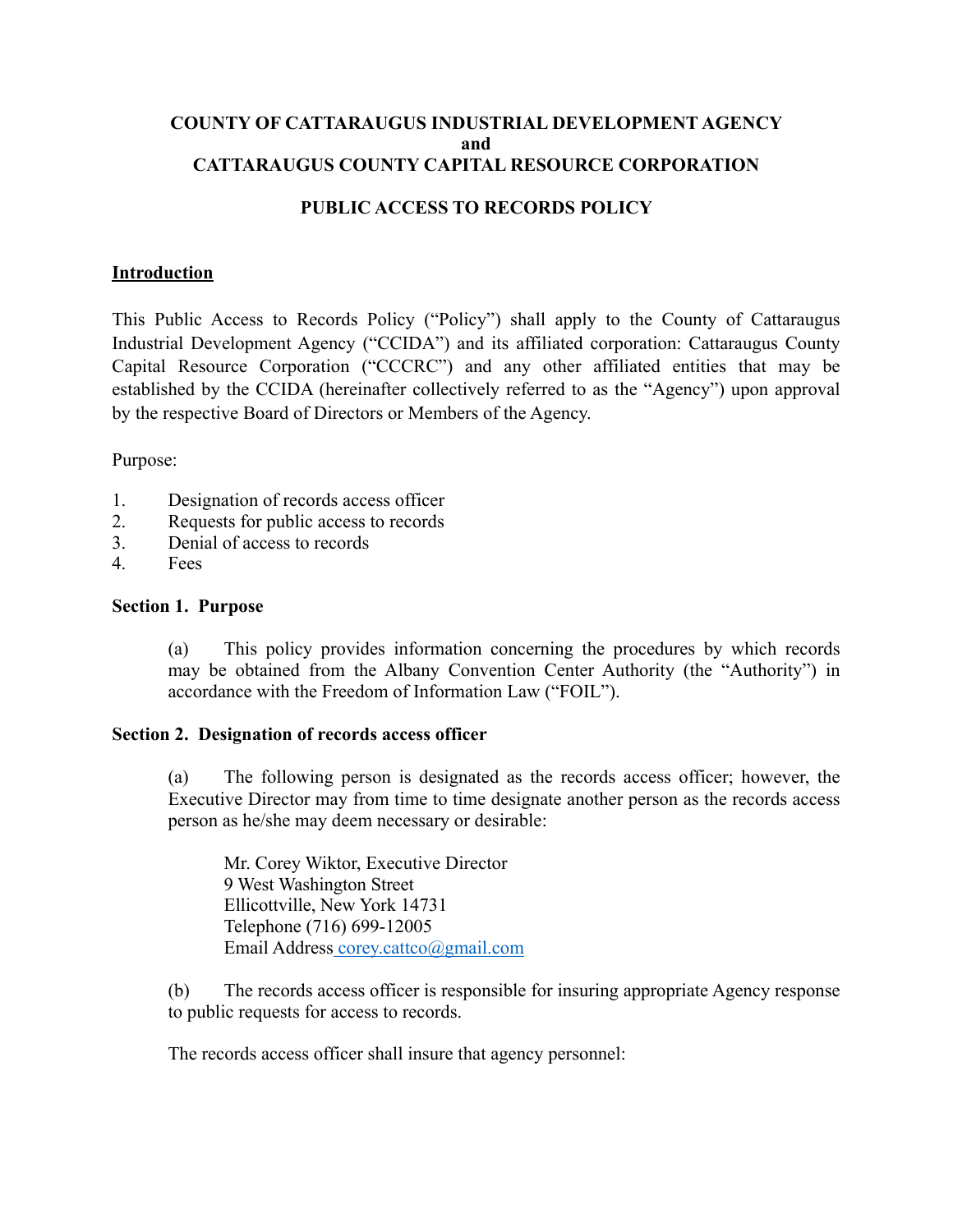(1) Maintain an up-to-date subject matter list reasonably detailing all records in the possession of the agency, whether or not available under FOIL.

(2) Maintain a record setting forth the name, public office address, title, and salary of every officer or employee of the agency.

## **Section 3. Requests for public access to records**

(a) A written request for a record shall be made to the Record Access Officer. In addition, a written request for a record may be submitted in the form of electronic mail and the Authority shall respond to such requests by electronic mail, using forms, to the extent practicable, consistent with the form(s) developed by the Committee on Open Government.

(b) A response shall be given within five business days of receipt of a request by:

(1) informing a person requesting records that the request or portion of the request does not reasonably describe the records sought, including direction, to the extent possible, that would enable that person to request records reasonably described;

(2) granting or denying access to records in whole or in part;

(3) acknowledging the receipt of a request in writing, including an approximate date when the request will be granted or denied in whole or in part, which shall be reasonable under the circumstances of the request and shall not be more than twenty business days after the date of the acknowledgment, or if it is known that circumstances prevent disclosure within twenty business days from the date of such acknowledgment, providing a statement in writing indicating the reason for inability to grant the request within that time and a date certain, within a reasonable period under the circumstances of the request, when the request will be granted in whole or in part; or

(4) if the receipt of request was acknowledged in writing and included an approximate date when the request would be granted in whole or in part within twenty business days of such acknowledgment, but circumstances prevent disclosure within that time, providing a statement in writing within twenty business days of such acknowledgment specifying the reason for the inability to do so and a date certain, within a reasonable period under the circumstances of the request, when the request will be granted in whole or in part.

(c) In determining a reasonable time for granting or denying a request under the circumstances of a request, personnel shall consider the volume of a request, the ease or difficulty in locating, retrieving or generating records, the complexity of the request, the need to review records to determine the extent to which they must be disclosed, the number of requests received by the agency, and similar factors that bear on the ability to grant access to records promptly and within a reasonable time.

## **Section 4 Denial of access to records.**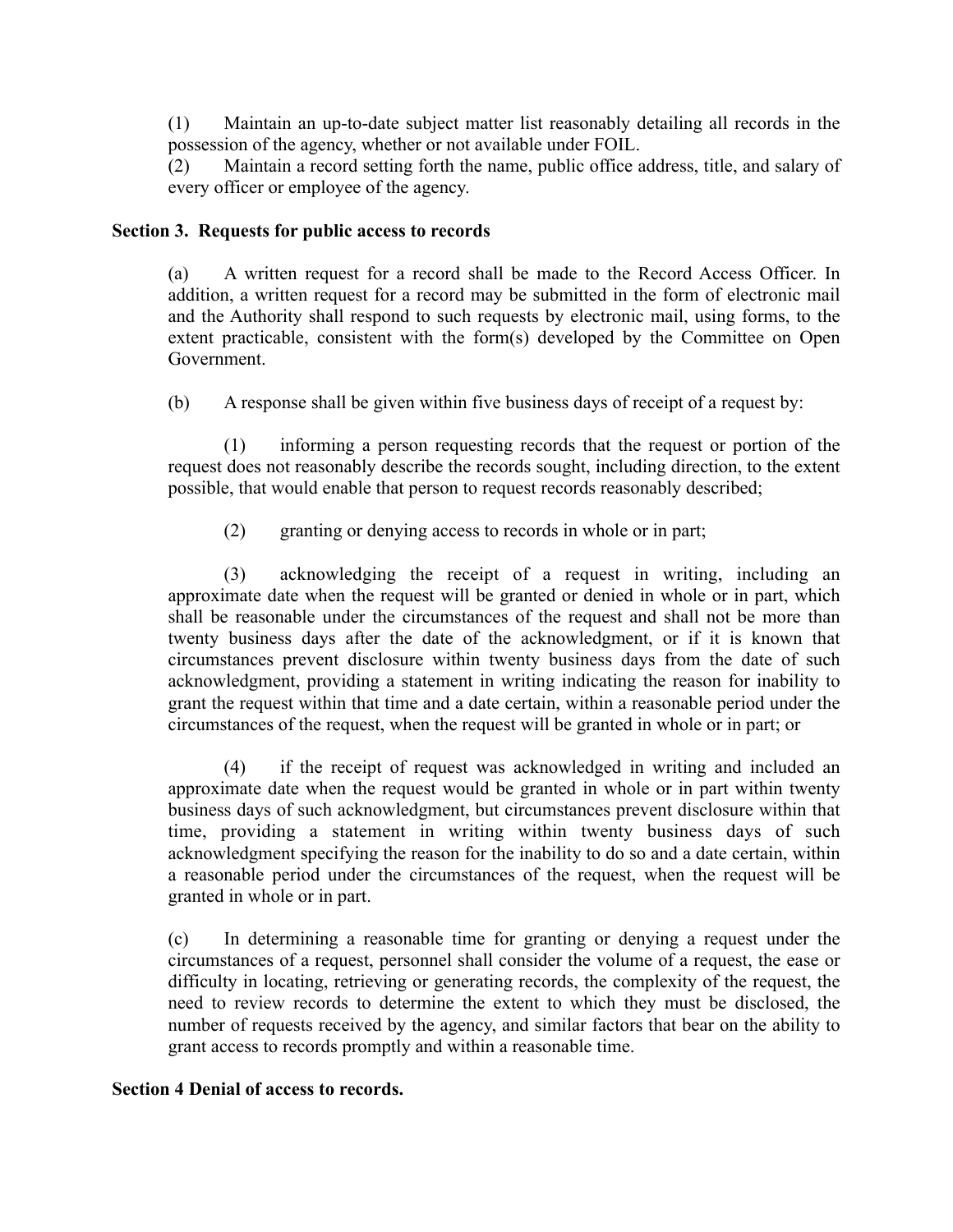(a) Denial of access to records shall be in writing stating the reason therefor and advising the requester of the right to appeal to the individual established to determine appeals, who shall be identified by name, title, business address and business phone number.

(b) The following person shall determine appeals regarding denial of access to records under the Freedom of Information Law:

Thomas E. Buffamante, Chair 9 West Washington Street Ellicottville, New York 14731 Email Address: c/o Corey Wiktor at [corey.cattco@gmail.com](mailto:corey.cattco@gmail.com)

(c) Any person denied access to records may appeal within thirty days of a denial.

(d) The time for deciding an appeal by the individual to determine appeals shall commence upon receipt of a written appeal identifying:

- (1) the date and location of requests for records;
- (2) a description, to the extent possible, of the records that were denied; and
- (3) the name and return address of the person denied access.

(e) A failure to determine an appeal within ten business days of its receipt by granting access to the records sought or fully explaining the reasons for further denial in writing shall constitute a denial of the appeal.

(f) The person designated to determine appeals shall transmit to the Committee on Open Government copies of all appeals upon receipt of appeals. Such copies shall be addressed to:

> Committee on Open Government Department of State 41 State Street Albany, NY 12231

(g) The person designated to determine appeals shall inform the appellant and the Committee on Open Government of its determination in writing within ten business days of receipt of an appeal. The determination shall be transmitted to the Committee on Open Government in the same manner as set forth subdivision (f) of this section.

## **Section 5 Fees.**

(a) Fees for reproduction may be charged as follows: